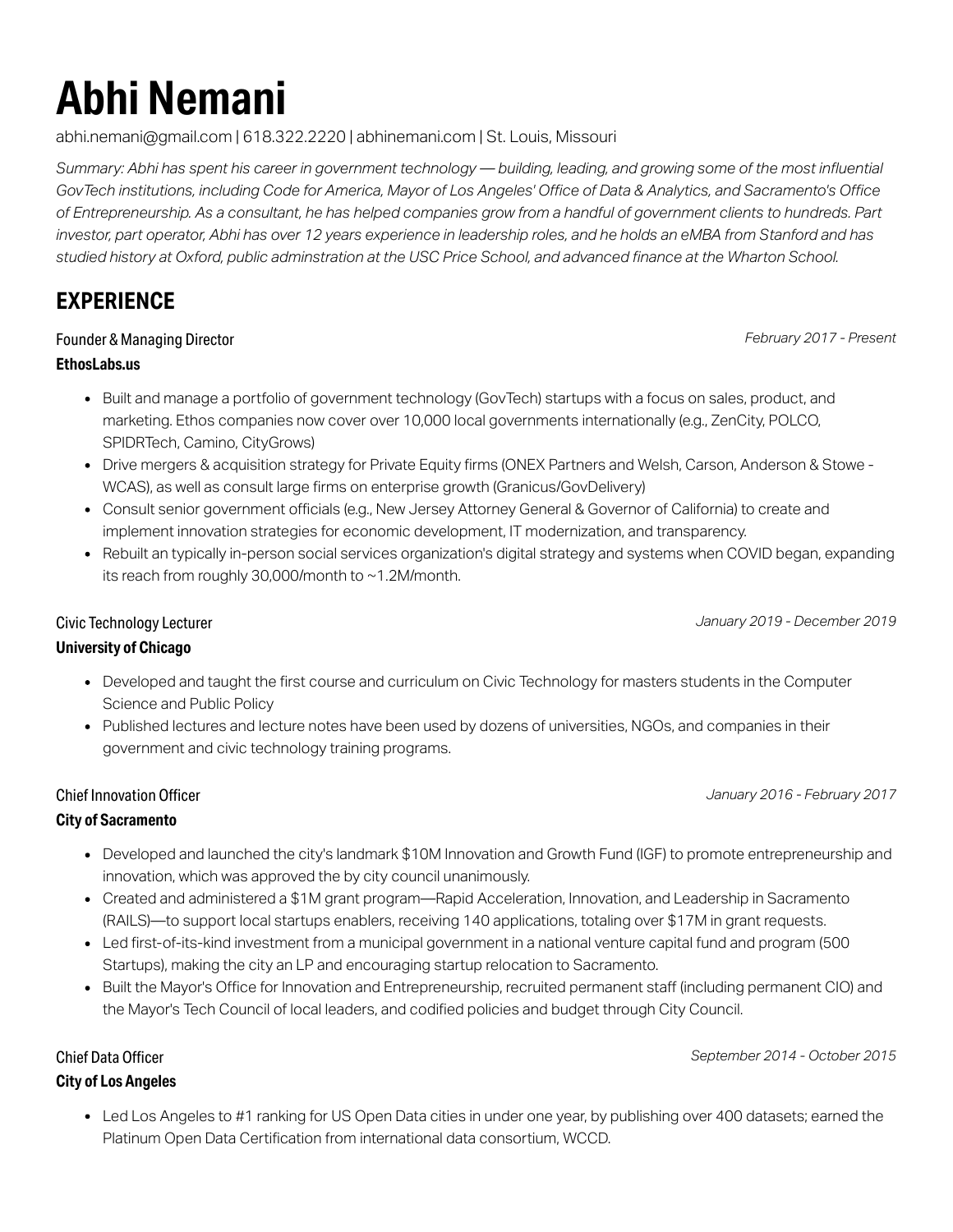- Built Mayoral [Dashboard](http://lamayor.org/dashboard), which is used regularly by the Mayor and Senior Staff to increase performance and accountability; the dashboard has saved the city over \$180K, and has been freely reused by other cities.
- Set up first-of-its-kind city data [GeoHub](http://geohub.lacity.org/) (GIS) to share over 1,000 geospatial datasets more easily internally and externally, and deployed various critical applications atop this platform.
- Mobilized the local volunteer community to include 10K+ members that host monthly events and app competitions focused on sustainable innovation; ran the largest civic hackathon in the country.
- Supported multiple departments—e.g. Personnel and Fire—in digital transformations through training and consultations to enhance citizen experience and reduce costs; earned LA the ranking of #1 Digital City.

#### Co-Executive Director

#### **Code for America**

#### *Previously: Chief of Staff, Director of Strategy & Communications*

- Built, launched, and ran an award-winning [non-profit](https://codeforamerica.org/) designed to transform local governments through technology, leading product, growth, and assessment, which grew work with hundreds of cities and became a model for the White House's digital strategy.
- Created groundbreaking technology fellowship program for local governments in 2011, recruiting over 360 applicants for the inaugural class, selecting top 20 for three teams that created over 20 civic applications in partnership with 3 cities. Over the next three years, the fellowship expanded to 10 cities per year with 30-35 fellows, building hundreds of civic tools.
- Implemented fundraising strategy for a \$15M+ budget, including foundation engagement, corporate sponsorship, and individual philanthropy. Managed and grew multi-million dollar grant relationships with Omidyar Network, Google.org, and other major national foundations, and paired charitable contributions with sales revenue from contracts with dozens of governments.
- Spearheaded development o[f](http://abhinemani.com/press/big-startup-wave/) growth programs: the f[irst-of-its-kind](http://www.huffingtonpost.com/abhi-nemani/accelerating-san-francisc_b_1191477.html) civic startup accelerator, leading to dramatic growth in activity in the space and the CfA Brigade, a now 50,000+ member community of volunteer civic technologists.
- Launched internationalization strategy by building sister NGO, "Code for All" with various partners including the World Bank.
- Chaired Code for [America](https://www.codeforamerica.org/summit/) Summit, the premier gathering of ~1,000 civic innovators from around the world, leading strategy, editorial, and design, growing attendance 275% and revenue 150%.

#### Manager

#### **Rose Institute of State and Local Government**

- Oversaw 30 student researchers, supervised project work, handled personnel, and coordinated budget of over \$50,000 with senior staff, focused on government innovation and transparency research agenda.
- Led National Ballot Initiative open data project, researching and cataloging over 900 measures for public access, which led to the publication of a scholarly book, "Direct Democracy and the Courts," published by Cambridge University.
- Led the Digital Archiving project of 20 student employees to publish hundreds of political documents online, becoming the first digital political library for the State of California.

#### Product Marketing

#### **Google**

- Led creation of digital strategy for "Gone Google" marketing campaign, conducting marketing research, designing digital assets, and developing reusable online tools, which was featured by AdWeek, Mashable, and VentureBeat; campaign reached over 1M in under 10 days
- Developed B2B social media marketing strategy for Google Apps, driving adoption of new social media techniques within Google's enterprise marketing team

#### *May 2010 - March 2014*

#### *September 2006 - April 2010*

*June 2009 - August 2009*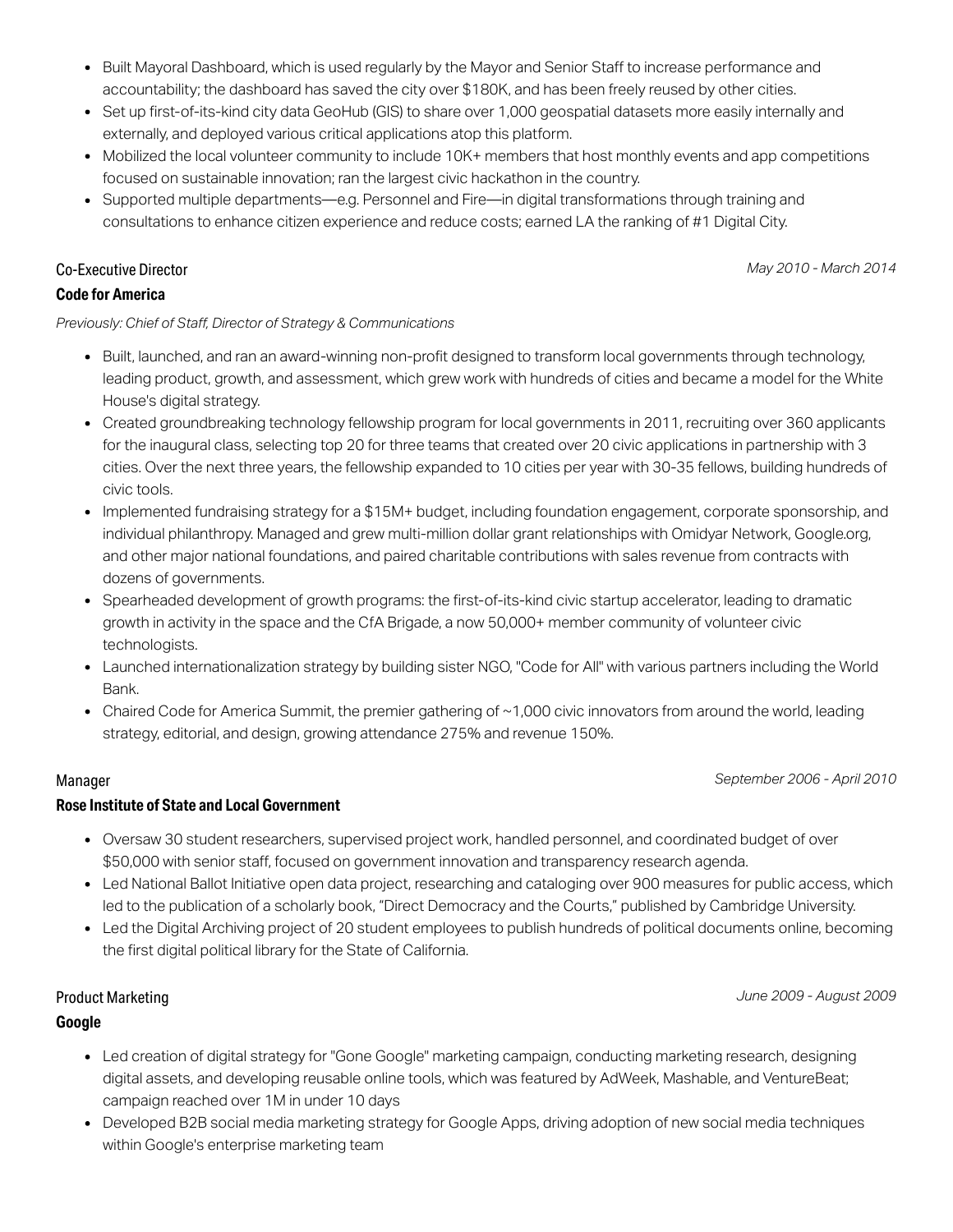# **COMMUNITY & INDUSTRY INVOLVEMENT**

| University Challenge Selection Committee<br><b>Public Interest Technology University Network (PIT-UN)</b> | May 2022 - Present          |
|-----------------------------------------------------------------------------------------------------------|-----------------------------|
| Advisor<br><b>CivicPulse (Public Policy NGO)</b>                                                          | May 2021 - Present          |
| Mentor & Speaker<br><b>Coding it Forward (GovTech NGO)</b>                                                | Jan 2020 - Present          |
| Mentor & Speaker<br><b>Leading Cities (GovTech Accelerator / NGO)</b>                                     | Jan 2020 - Present          |
| <b>Leadership Circle</b><br><b>SmartCityX (GovTech Accelerator)</b>                                       | May 2019 - Present          |
| <b>Chair, Tech and Innovation Policy Committee</b><br><b>Newsom for California (Governor)</b>             | August 2017 - November 2018 |
| <b>Board Member / Vice-Chair</b><br><b>OpenGov Foundation (GovTech NGO)</b>                               | May 2014 - May 2017         |

## **HONORS & RECOGNITIONS**

- University of Chicago Harris School of Public Policy Mentor of the Year
- GovTech 100 (for various startups), Government Technology Magazine
- Blair Award for State and Local Government
- Partner, Truman National Security Project
- Top 10 CDOs to Watch, Technical.ly
- Member, Future of Urban Development Initiative of the World Economic Forum
- National Fellow, Young Democrats of America
- Edward J. Sexton Fellow; Philosophy, Politics, and Economics
- Harrison Fellow, Salvatori Center for the Study of Individual Freedom in the Modern World
- Berger Award for Top Student, Claremont McKenna College
- All-American Attorney, American College Mock Trial Association
- Breakthrough Publication of the Year: Claremont Port Side (Editor-in-Chief), Center for American Progress

#### *Recognition & Honors for Code for America*

- White House Champions of Change
- Government Technology Magazine: Change-makers
- 2012 MDC Partners & Wired Humanitarian Award
- MIT Lynch Award for Urban Affairs
- 2012 Oxford Internet and Society Award

#### *Recognition & Honors for City of Los Angeles*

- #1 Open Data City, US Open Data Census
- Platinum Open Data Certification, World Council on City Data (WCCD)
- #1 Digital City, Government Technology Magazine